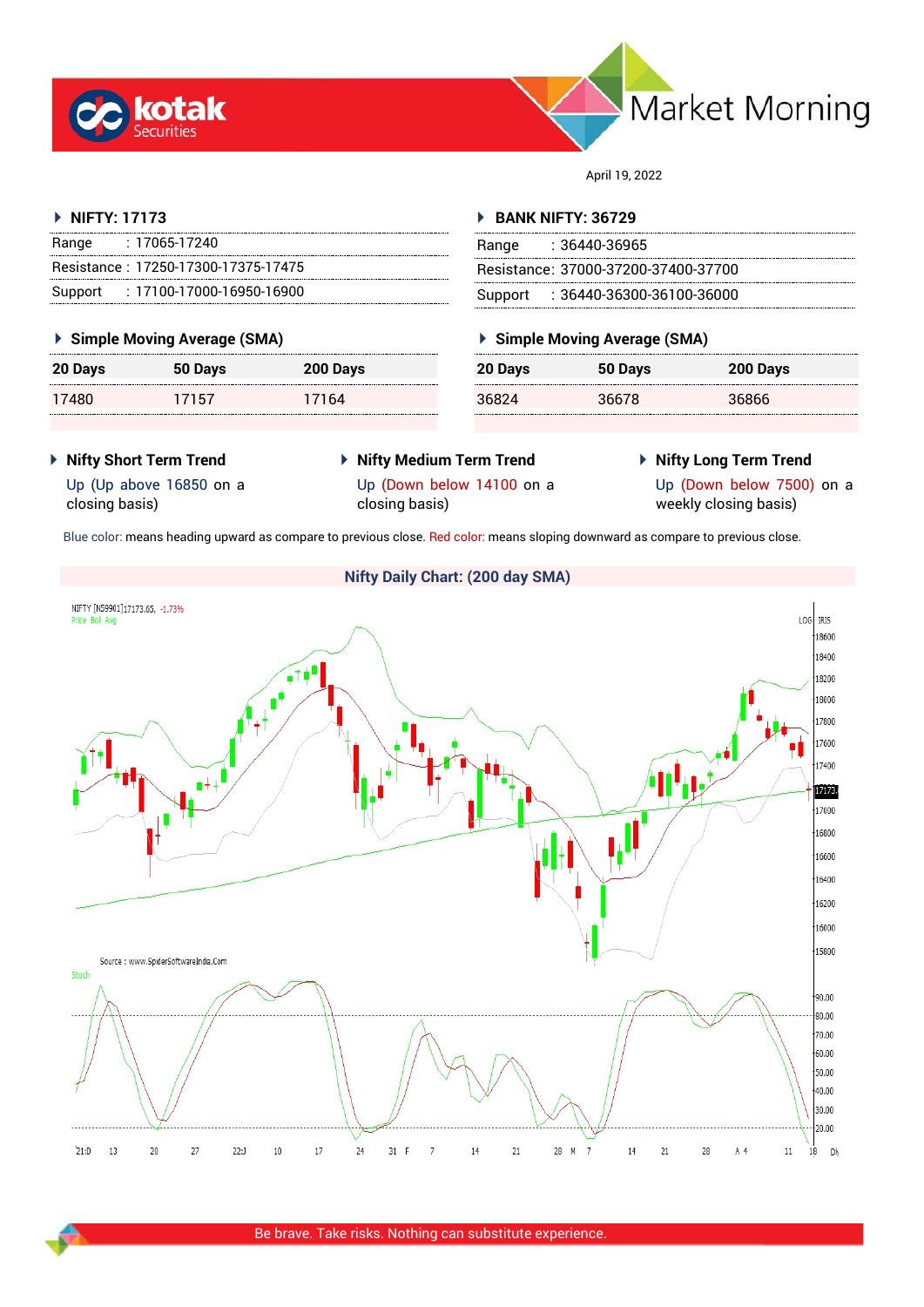#### **Market Analysis**

the Sensex was down by 1133 Post long weekend, yesterday, the market opened with a gap down and touched **Nifty/Sensex Daily View:** On Monday, the market witnessed sharp selloff. The nifty shed over 290 points whereas the level of 200 day SMA. However, after morning selloff eventually it took the support near 17070/56850 and trimmed some losses. From the day lowest level, the index recovered over130/ 300 points. Among Sectors, IT Index lost the most, shed over 4 percent. Whereas despite weak momentum buying interest were seen in selective Energy and Metal stocks.

Technically, the nifty/ Sensex has formed Gapping down Doji candlestick formation which suggest indecisiveness between bulls and bears. Direction wise, post sharp fall the nifty is trading near 200 and 50 day SMA.

We are of the view that, the larger texture is still in to the bearish side and fresh pullback rally possible only after 17200/57300 level. Above the same, the pullback rally is likely to continue till 17300-17375/57600-57900. On the flip side, 200 day SMA or 17150/57150 would act as an immediate support zone for the traders. Below the same, the index could retest the level of 17000-16900/57000-56700.

#### **RATING SCALE (PRIVATE CLIENT GROUP)**

**BUY** – A condition that indicates a good time to buy a stock. The exact circumstances of the signal will be determined by the indicator that an analyst is using. **SELL** – A condition that indicates a good time to sell a stock. The exact circumstances of the signal will be determined by the indicator that an analyst is using. **Stop Loss Order** – An instruction to the broker to buy or sell stock when it trades beyond a specified price. They serve to either protect your profits or limit your losses.

#### **FUNDAMENTAL RESEARCH TEAM (PRIVATE CLIENT GROUP)**

Head of Research Auto & Auto Ancillary Transportation, Paints, FMCG Banking & Finance [shrikant.chouhan@kotak.com](mailto:shrikant.chouhan@kotak.com) arun.agarwal@kotak.com agarwal.amit@kotak.com Hemali.Dhame@kotak.com

**Jatin Damania Purvi Shah Rini Mehta K. Kathirvelu** Metals & Mining, Midcap Pharmaceuticals Research Associate Support Executive jatin.damania@kotak.com [purvi.shah@kotak.com](mailto:purvi.shah@kotak.com) rini.mehta@kotak.com [k.kathirvelu@kotak.com](mailto:k.kathirvelu@kotak.com) +91 22 6218 6440 +91 22 6218 6432 +91 80801 97299 +91 22 6218 6427

**Sumit Pokharna** Pankaj Kumar Oil and Gas, Information Tech Construction, Capital Goods & Midcaps sumit.pokharna@kotak.com pankajr.kumar@kotak.com

+91 22 6218 5408 +91 22 6218 6443 +91 22 6218 6439 +91 22 6218 6433

+91 22 6218 6438 +91 22 6218 6434

**Shrikant Chouhan Arun Agarwal Amit Agarwal, CFA Hemali Dhame**

## **TECHNICAL RESEARCH TEAM (PRIVATE CLIENT GROUP)**

**Shrikant Chouhan Amol Athawale Sayed Haider** [shrikant.chouhan@kotak.com](mailto:shrikant.chouhan@kotak.com) [amol.athawale@kotak.com](mailto:amol.athawale@kotak.com) Research Associate +91 22 6218 5408 +91 20 6620 3350 [sayed.haider@kotak.com](mailto:sayed.haider@kotak.com)

+91 22 62185498

## **DERIVATIVES RESEARCH TEAM (PRIVATE CLIENT GROUP)**

+91 79 6607 2231 +91 22 6218 5497 +91 33 6615 6273

**Sahaj Agrawal Prashanth Lalu Prasenjit Biswas, CMT, CFTe** [sahaj.agrawal@kotak.com](mailto:sahaj.agrawal@kotak.com) [prashanth.lalu@kotak.com](mailto:prashanth.lalu@kotak.com) [prasenjit.biswas@kotak.com](mailto:prasenjit.biswas@kotak.com)